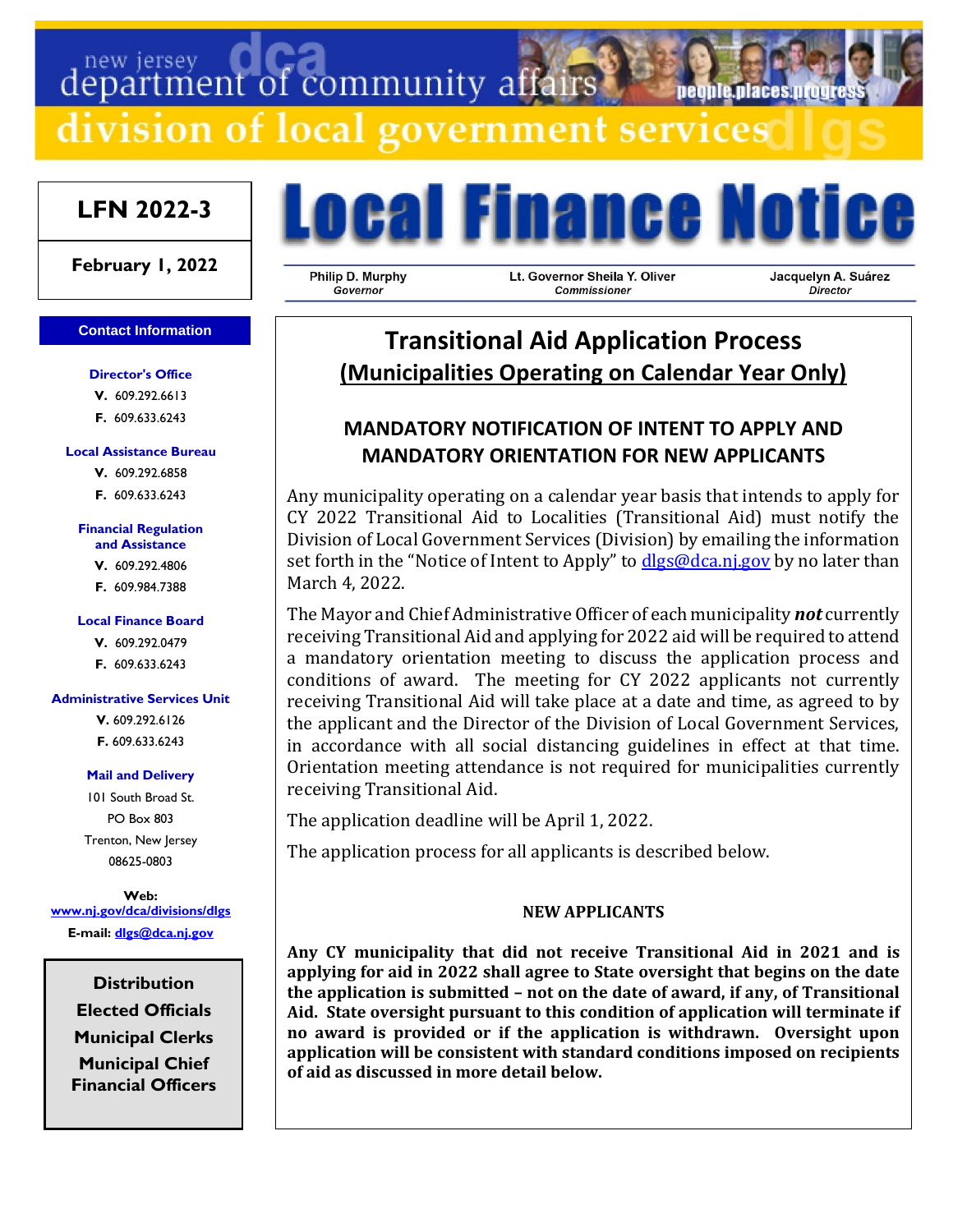.

# **A.CY2022 New Applicants**

Transitional Aid is the only discretionary aid available for CY2022 municipal budgets and will only be available to CY municipalities that have severe structural difficulties and anticipate difficulties making payments toward nondiscretionary or critical obligations including, but not limited to, debt service, contractual obligations, and payroll.

The application, evaluation and award process are rigorous and developed to apply to municipalities that have severe structural financial problems.

An award of Transitional Aid is conditioned on the municipality meeting the following requirements:

- Submitting to broad State oversight of hiring, procurement, and other matters;
- Enacting or strengthening comprehensive pay-to-play ordinances;
- Performing reasonable revaluations or reassessments of property as required by law; and
- Submitting to such additional fiscal control measures as may be directed by the Division.

Applicants who are awarded aid will be required to sign a Memorandum of Understanding (MOU) with the Division acknowledging state oversight and committing to compliance therewith. A sample of the current [MOU is online.](http://www.nj.gov/dca/divisions/dlgs/resources/muni_st_docs/ta_generic_mou_cy2011_fy_2012.doc) 

The application and introduced budget should reflect only funding for essential services. Budgets must eliminate discretionary spending funded by property taxes, such as discretionary accounts for elected officials.

# **B. CY 20210 Transitional Aid Recipients Applying in CY 2022**

Municipalities that received Transitional Aid in CY 2021 and are operating under an MOU through the end of 2022 will be eligible for early termination of the terms of the MOU if they sign an agreement not to apply for additional aid for CY 2023 and for the next two budget years. These municipalities are encouraged to contact the Director of the Division of Local Government Services to make application for early termination.

In addition, these municipalities, if applying for CY 2022 TA, must certify that they are in substantial compliance with the conditions and requirements of their 2021 MOU.

Finally, municipalities currently operating under a Transitional Aid MOU are advised that funding will likely decrease from last year. Transitional Aid is designed as short-term gap financing to assist municipalities through temporary fiscal crises. It is not intended to provide long-term budgetary supplementation. Applicants seeking level or increased funding must include a letter from the mayor addressing why they failed to reduce their need for funding.

The Division will consider reducing oversight provisions in the MOU for those municipalities requesting an amount of Transitional Aid for CY 2022 that reflects a reduction of at least 15% of aid provided in CY 2021 or otherwise demonstrating sustainable structural improvements in their fiscal management practices.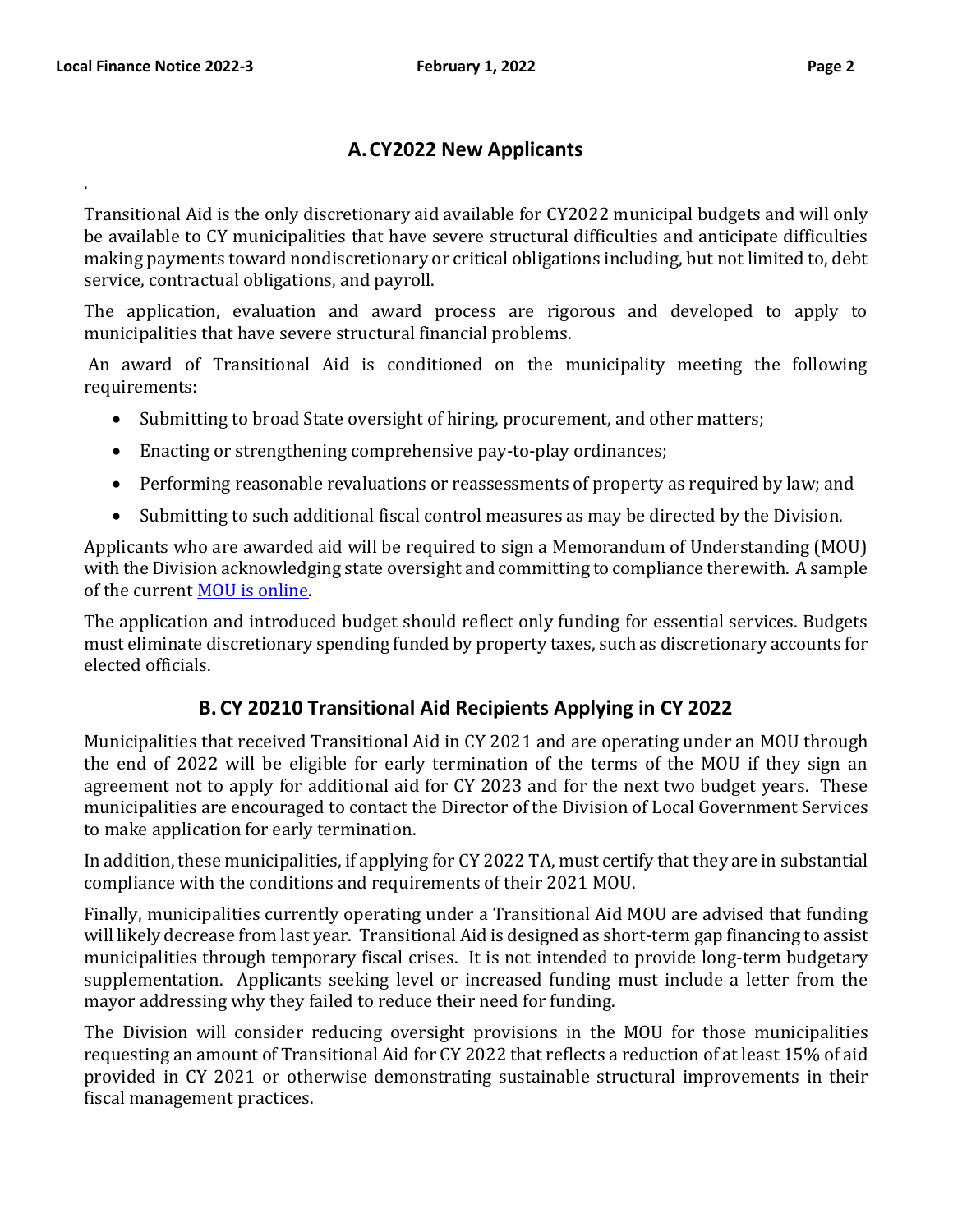# **C. Eligibility to Apply**

Applicants must meet the following minimum criteria to be considered for the award of funds under the Transitional Aid program.

- 1. The municipality received Transitional Aid during CY 2020. See #8 through 10 below for eligibility criteria for municipalities that did not receive Transitional Aid during FY 2020.
- 2. All financial documents shall be received by the Division on or before April 1, 2022. For the purposes of budget introduction only, municipalities may anticipate 85% of TA funds received in CY 2021. This level of funding is not a guarantee and is only permitted for the limited purposes of advancing a budget for introduction. The budget shall be subject to Division review (no local examination). Municipalities that have adopted their budgets are not eligible for aid.
- 3. The municipality must demonstrate reductions or limited increases in Salary and Wage (S&W) costs. The Division expects that the municipality shall have engaged with its unions and non-union employees to effectuate savings through reduced salary costs, reduced staffing levels, modified work rules, modified controllable benefits costs, or other efforts to mitigate S&W costs.
- 4. The introduced budget must contain a 2% tax increase over the prior year tax levy if it doesn't exceed the tax levy cap workbook maximum allowed by the Local Budget Law, N.J.S.A. 40A:4-1 et seq. It should be noted that this requirement is for planning purposes only and will not prohibit aid from being awarded allowing for a final budget with different levy.
- 5. The municipality must demonstrate severe fiscal distress that will result in a constrained ability to raise sufficient revenues to meet budgetary requirements. If such fiscal distress was created by the municipality (i.e., deliberately deferring costs, issuing debt with "balloon payments," or imprudently using one-time resources without taking steps to plan for the future loss of the revenue), the applicant's chance of success will be diminished substantially.
	- o Severe fiscal distress can be demonstrated by the presence of substantial structural or accumulated deficits, and/or limited ability to raise supplemental non-property tax revenues.
	- o The "constrained ability" criteria must document why existing local revenues, including utility and other fees, municipal court revenues, and property taxes cannot be raised to cover increased costs or offset reduced revenues. If available, other local revenue raising options must be implemented as part of the application.
	- o Documented extraordinary demands for public safety appropriations can be used to supplement the lack of ability to raise revenues.
- 6. The budget must show spending restraint from CY 2021. This must include documented efforts to share municipal services, including public safety dispatch, code enforcement, public health services, and other services offered by neighboring municipalities, area boards of education, local authorities, or the county, if those costs are less than the current full cost of providing equivalent service. Municipalities should document demonstrated efforts to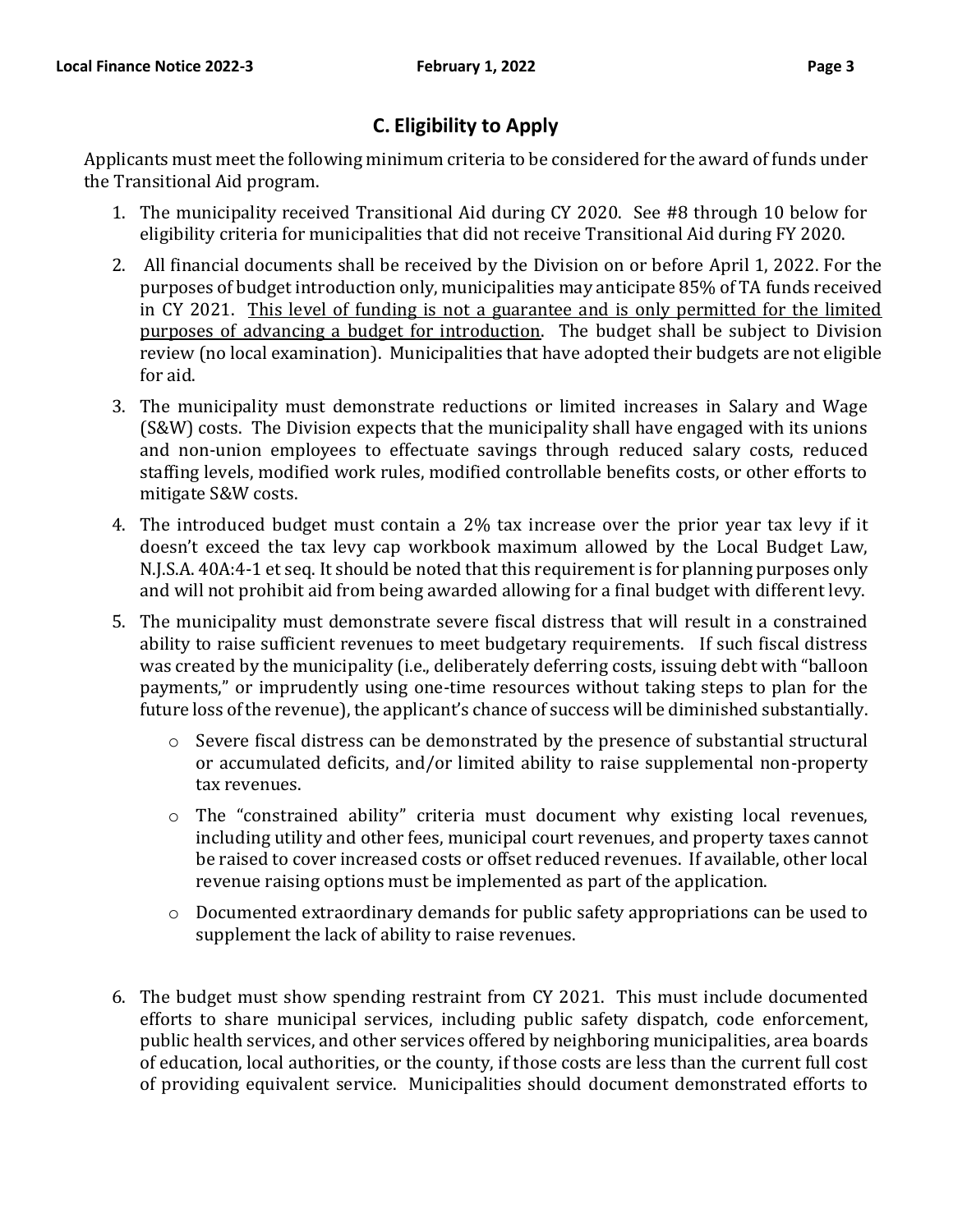The application must also include an explanation and documentation of all cost reduction efforts, including attempts explored, but not implemented, and why they were not achieved.

- 7. The municipality must provide an assessment of existing local revenues, including whether rates or collections can be increased, and a plan to implement potential changes.
- 8. For applicants not currently receiving TA, the municipality shall agree to introduce a model pay-to-play ordinance prior to April 1, 2022, pursuant to P.L. 2005, c.271, limiting the awarding of public contracts by the municipality or its agencies to business entities that have made a contribution pursuant to N.J.S.A. 19:44A-1 et seq. and restricting the contributions that the holders of a contract can make during the term of a contract. The ordinance shall conform to the [Model Ordinance](http://www.nj.gov/dca/divisions/dlgs/resources/muni_st_docs/pay_to_play_ordinance-contractor.doc) posted on the Division's website.
- 9. For applicants not currently receiving TA, the municipal governing body shall adopt a resolution authorizing application to the Division and acknowledging that upon submission of the application, State oversight shall begin immediately and will be terminated only upon one of the following conditions: (1) the application for aid is withdrawn; (2) notice is received that no award of funds will be provided in CY 2022. If a grant is awarded, then supervision is memorialized pursuant to the terms of an MOU executed as a condition of award.
- 10. Applicants not currently receiving TA may apply if they meet criteria 2 through 9 above AND must have suffered an extraordinary revenue loss or extraordinary appropriation increase (other than appropriation increases common to other municipalities).

# **D. Application Requirements**

Together with the application, the municipality shall provide to the Division in both hard copy and electronic format:

- 1. The budget documentation provided to the governing body in support of budget line items. The Division reserves the right to request additional budget documentation.
- 2. Current organizational charts showing budgeted positions and titles.
- 3. **\*For new applicants only\*** In Excel format, separate files for each of the last four years showing the name of each officer and employee of the municipality as of the first payroll period of the calendar year together with their annual salary, title, department, and date of hire.
- 4. If the municipality does not participate in the State Health Benefits Program, a written explanation as to why not and how much, if any, the municipality saves by not using the SHBP should be provided. In addition, provide support documentation regarding employee health benefit contributions pursuant to Chapter 78.
- 5. Debt service schedules for all municipal obligations, including municipally operated utilities, listed by payment date.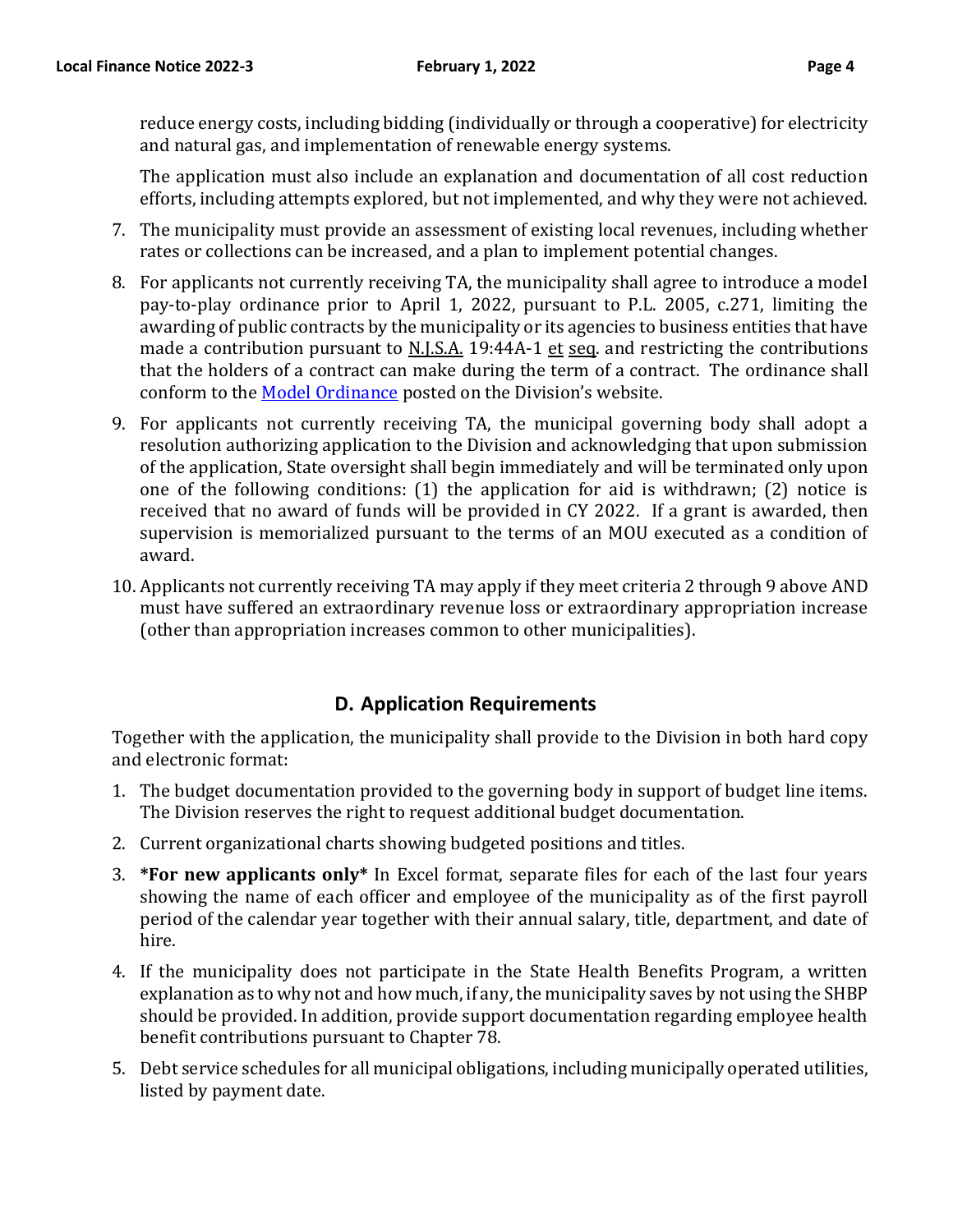- 6. A list of all motor vehicles owned or leased by the municipality (excluding construction equipment and fire apparatus); the agency assigned its use; if the vehicle is assigned to an individual, the name of the individual; and if the vehicle is used by the individual outside of the regular workday or taken home by the individual.
- 7. For Civil Service municipalities, a certified statement (part of the application form) from the head of personnel or human resources stating that the municipality has placed the names of all current civil service employees in CAMPS (County and Municipal Personnel System).
- 8. For applicants not currently receiving TA, the municipality must submit a resolution agreeing to State Supervision upon application (See #9 under "Eligibility to Apply").
- 9. The municipality's Chief Administrative Officer must provide a certification that copies of all active collective negotiations' agreements and the cost-out of each have been delivered to PERC. Support documentation regarding the method of cost out must also be provided.

### **E. Other Conditions**

- No applicant should assume the receipt of any aid. Municipal governing bodies applying for aid should take action and plan, accordingly, including advancing a levy referendum, if appropriate, to prepare for the possibility of not receiving aid.
- After the application is submitted, the Mayor, Chief Administrative Officer, and Chief Financial Officer shall participate in a telephone conference call or in-person meeting, as scheduled by Division of Local Government Services staff, to discuss the application.
- The Division reserves the right to request additional information during the application review process.
- By submitting the application, the municipality acknowledges that pursuant to law, the Director's discretionary decision regarding aid awards is final and not subject to appeal.
- Applicants shall demonstrate that user fees have been established where reasonable and practicable for discretionary services so that taxpayers are not subsidizing nonessential programs.

The Division must receive applications and related material, including introduced budgets, for CY 2022, by April 1, 2022. Award decisions are expected to be made as soon as possible thereafter, so that municipalities may plan for a levy cap referendum if necessary.

The [application can be downloaded](http://www.nj.gov/dca/divisions/dlgs/resources/muni_st_docs/cy2016_transitional_aid_application.doc) from the Division website. Contact the Division at [dlgs@dca.nj.gov](mailto:dlgs@dca.nj.gov) with any questions.

Approved: Jacquelyn A. Suárez, Director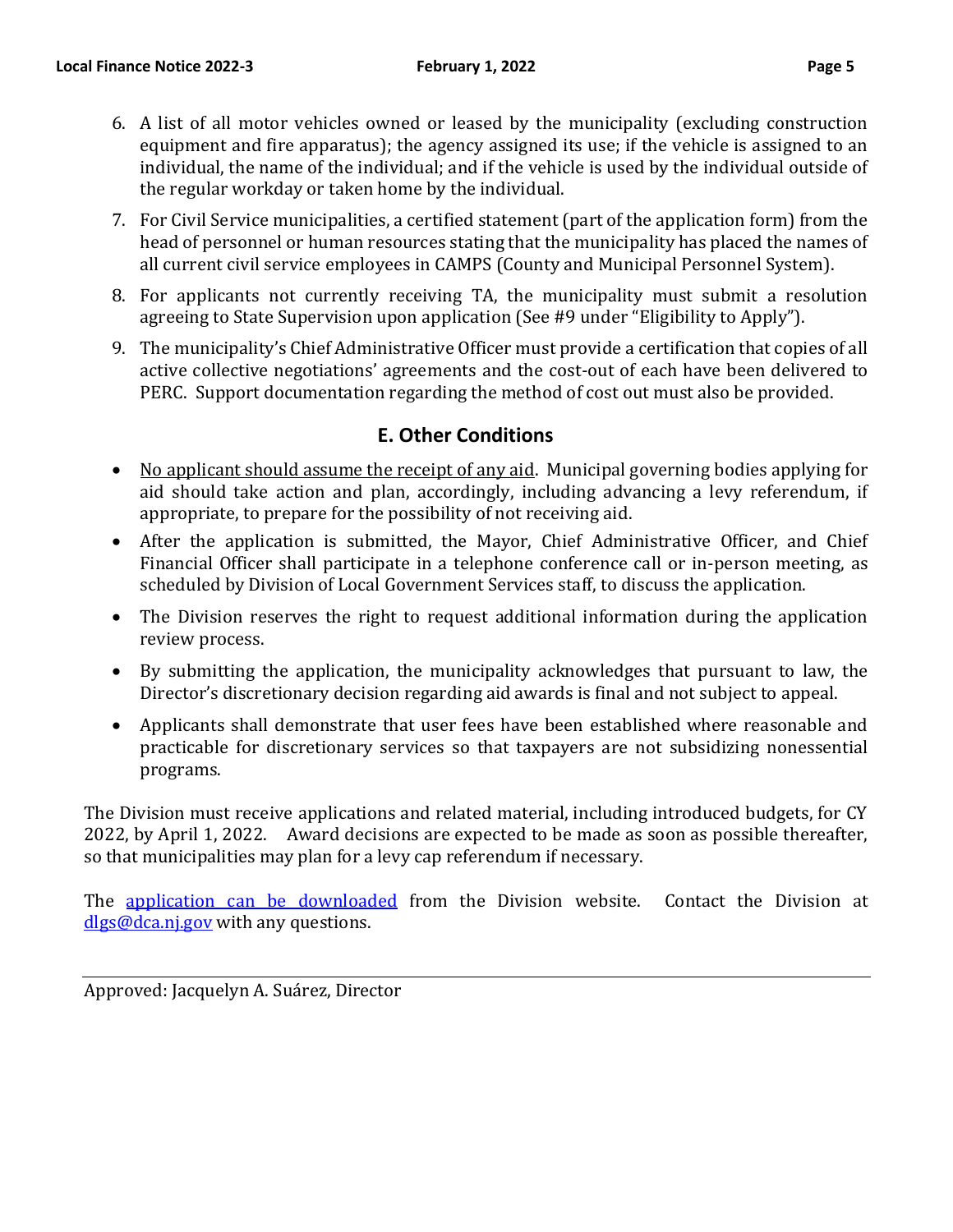# **Table of Web Links**

| Page | <b>Shortcut</b> | <b>Internet Address</b>                                                                               |  |  |  |  |
|------|-----------------|-------------------------------------------------------------------------------------------------------|--|--|--|--|
|      | text            |                                                                                                       |  |  |  |  |
| ∠    | Online MOU      | https://www.nj.gov/dca/divisions/dlgs/resources/muni st docs/cy model mou.pdf                         |  |  |  |  |
|      | Model           | http://www.nj.gov/dca/divisions/dlgs/resources/muni st docs/pay to play ordinance-                    |  |  |  |  |
| 4    | Ordinance       | contractor.doc                                                                                        |  |  |  |  |
|      | Downloadable    |                                                                                                       |  |  |  |  |
|      | Application     | https://www.nj.gov/dca/divisions/dlgs/resources/muni st docs/CY2022 transitional aid application.docx |  |  |  |  |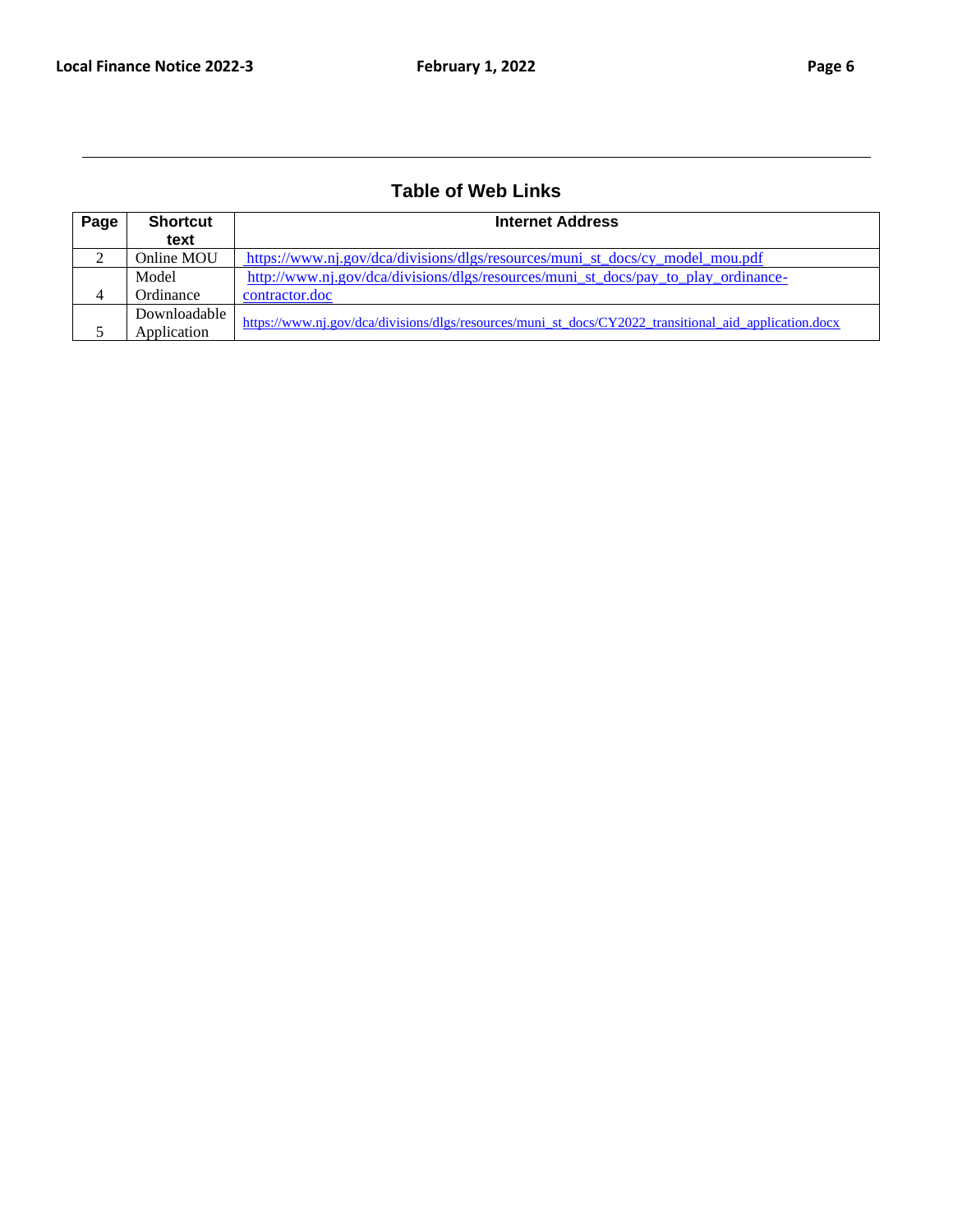# **Appendix A**

# **Instructions for Completing the Transitional Aid Application Form**

Complete the application in its entirety. Use the criteria for application in section B of this Notice to determine if the municipality is eligible to even apply. The Division will review the form for eligibility and will reject forms that do not meet the criteria.

#### **Application:**

- 1. The application is designed to be filled out using Microsoft Word.
- 2. The application and all associated material must be submitted through two hard copies with original signatures, as well as an electronically signed document.
- 3. Fields will expand if additional room is needed to complete an item; it is permitted for pages to be added if text continues to an extra page.

#### **Submission Checklist:**

- $\square$  Signed and certified application
- $\Box$  Copy of introduced budget, Annual Financial Statement and budget documentation
- $\Box$  Organization charts
- □ Copies of current labor contracts
- $\Box$  Copies of salary ordinance/resolutions and any contracts of non-union affiliated individuals
- $\Box$  Debt service schedules for all municipal obligations, including municipally operated utilities; all listed by payment date
- $\Box$  For prior recipients requesting level or increased funding, a letter from the mayor explaining why they failed to reduce their need for funding
- $\Box$  For new applicants, a governing body resolution authorizing application and agreeing to State supervision immediately upon filing of the application.
- $\Box$  A list of all motor vehicles owned or leased by the municipality (excluding construction equipment and fire apparatus); the agency assigned to its use; if the vehicle is assigned to an individual, the name of the individual; and if the vehicle is used by the individual outside of the regular workday or taken home by the individual
- $\Box$  A certification that copies of all active collective negotiations' agreements and the cost-out of each have been delivered to PERC. Support documentation regarding the method of cost out must also be provided
- $\Box$  List of all existing shared service agreements
- $\Box$  List of documented efforts to share municipal services, including public safety dispatch, code enforcement, public health services, and other services offered by neighboring municipalities, area boards of education, local authorities, or the county, if those costs are less than the current full cost of providing equivalent service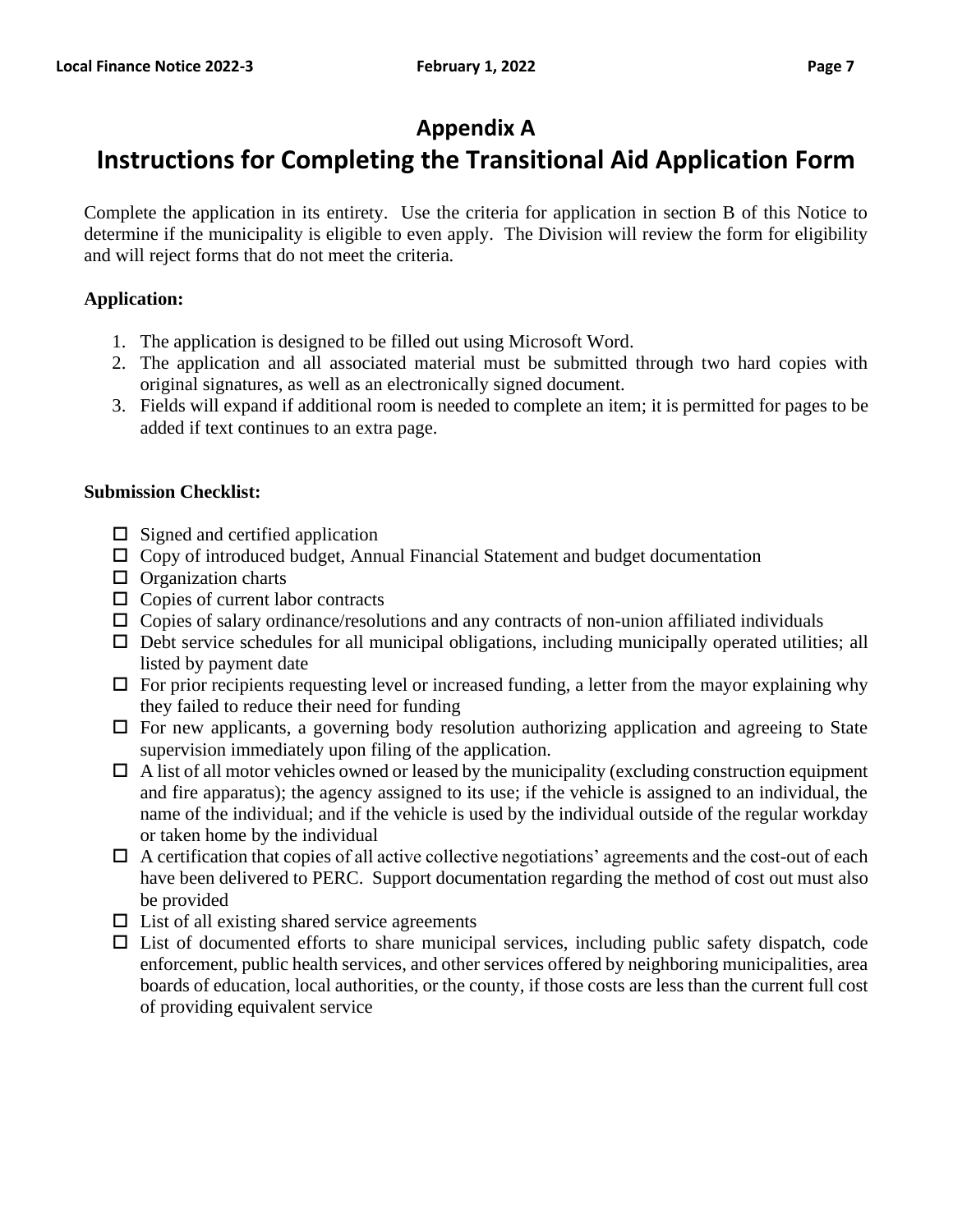#### **Submission Instructions:**

- E-mail electronic forms to  $dlgs@dca.nj.gov$ , with "<name of municipality> Transitional Aid Application" in the subject line.
- Submit one copy of the signed application form and any printed documents to: Transitional Aid Program Division of Local Government Services 101 South Broad Street PO Box 803 Trenton, NJ 08625-0803

**Contact the Division** at **dlgs@dca.nj.gov** with any questions. Please put "Transitional Aid Question" in the subject line.